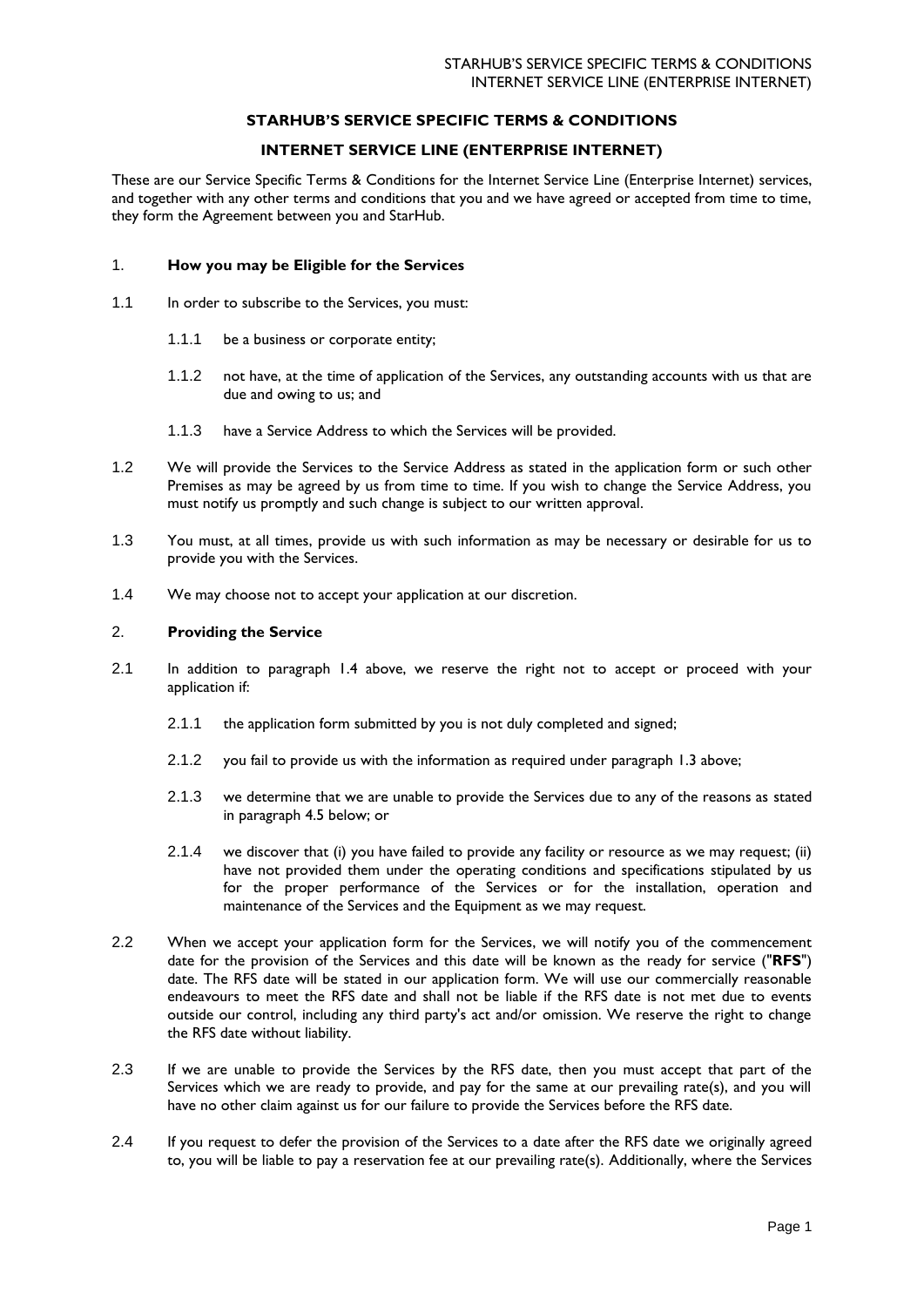are connected through NGN, your request for deferment shall be deemed an early termination of the Services and you shall be liable to pay us the Early Termination Charges and Third Party Charges.

- 2.5 If you cancel your application for the Services after the RFS date, your cancellation shall be deemed an early termination of the Services and you shall pay us the Early Termination Charges and where the Services are connected through NGN, you shall in addition pay us all Third Party Charges.
- 2.6 If you cancel your application for the Services before the RFS date, you shall pay us our prevailing cancellation Charges, which shall be 100% of our prevailing one-time installation Charges of the Services ("**Installation Charges**"), regardless of whether or not such Installation Charges were waived or discounted. In addition, where the Services are connected through NGN, if you cancel your application for the Services before the RFS date, your cancellation shall be deemed an early termination of the Services and you shall pay us the Early Termination Charges and Third Party Charges.
- 2.7 If you request a change of the circuit terminating point and this results in a change of original serving distribution point ("**DP**") or serving node, that request will constitute a cancellation of your application for the Services, and you shall pay the Installation Charges. In addition, where the Services are connected through NGN, this shall be deemed an early termination of the Services and you shall pay us the Early Termination Charges and Third Party Charges.
- 2.8 If your request for a change of the circuit terminating point results in re-wiring of any completed wiring work from the original serving DP or serving node, you shall pay our prevailing Charges for the rewiring.
- 2.9 If you wish to subscribe to the Services which comprise or include third-party ethernet and such Services are to be provided to a location where we do not have the resources to support the provision of such Services to that location ("**Remote Location**"), the following terms will apply:
	- 2.9.1 You must inform us to proceed with a survey of the Remote Location to enable us to evaluate the feasibility of activating the Services to the Remote Location and you must pay our prevailing Charges for the site survey ("**Site Survey Fee**").
	- 2.9.2 We may accept or reject any application for the Services to a Remote Location without giving reasons. We may consider these criteria in our determination:
		- 2.9.2.1 the Remote Location has previously been assessed by us as not being a feasible site for installation or operation of the Services; and/or
		- 2.9.2.2 you have been given quotes for several Service requests, but have not asked us to proceed to install the Services arising from such quotes.
	- 2.9.3 You will secure for our personnel or our authorised representatives all Remote Location access and usage rights required for us to carry out the survey and the provisioning of the Services.
	- 2.9.4 If, after conducting a site survey, we determine (in our absolute discretion) that it is feasible to install and operate the Services at the Remote Location, then we will inform you of:
		- 2.9.4.1 the additional costs ("**One-Time Customisation Charges**"), if any, that would be incurred in installing and providing the Services to the Remote Location;
		- 2.9.4.2 an estimated time frame required for the installation of the Services to the Remote Location; and
		- 2.9.4.3 the monthly recurrent Charges and one-time installation Charges for the Services at the Remote Location,

(together, the "**Quote for the Remote Location Service**").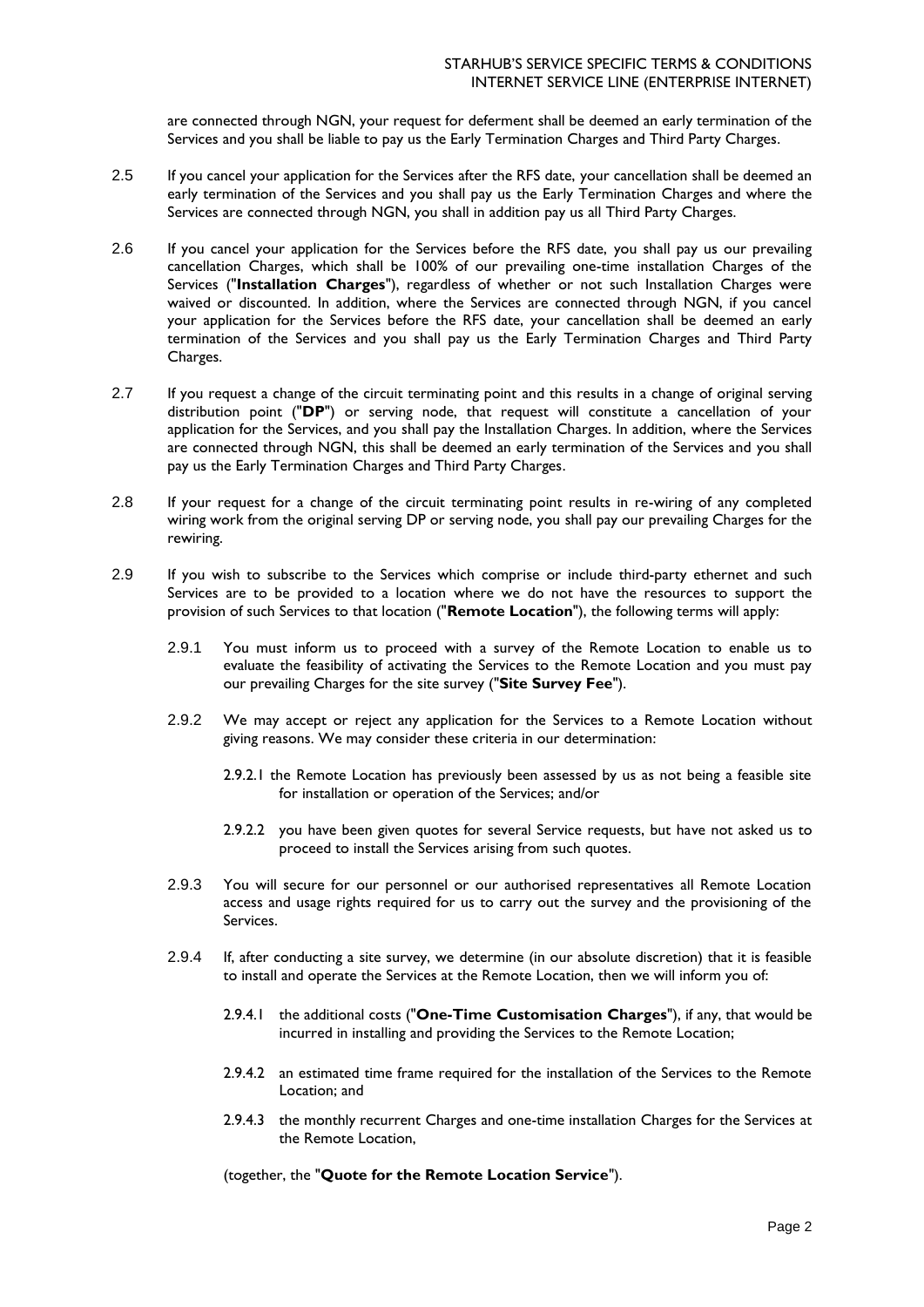- 2.9.5 You must either accept or decline the Quote for the Remote Location Service within the quote's validity period.
	- 2.9.5.1 If you accept the Quote for the Remote Location Service, the Site Survey Fee will be credited to you against the Charges payable by you for the Services.
	- 2.9.5.2 If you do not accept the Quote for the Remote Location Service, you must inform us and your application for the Services will be considered null and void. For the avoidance of doubt, in this instance, you will remain liable for, and not be entitled to any refund of, the Site Survey Fee.
- 2.9.6 You agree that no right, title or proprietary interest in the resources to or at the Remote Location (for example, equipment, fibres or ducts built) will be vested in you. If you cancel the Services at the Remote Location after accepting the Quote for the Remote Location Service and we have proceeded with the provisioning of the Services to the Remote Location, such cancellation is deemed an early termination of the Services and you will be liable to pay the Installation Charge, Early Termination Charges and Third Party Charges. Additionally, we reserve the right to recover all associated resources to or at the Remote Location with no rebate on the One-Time Customisation Charges and you will be liable to pay our prevailing cancellation Charges.
- 2.9.7 We will not be liable in any way to you for any loss, damage or liability incurred or sustained by you which is caused by or arising as a result of:
	- 2.9.7.1 the rejection of any application for the Services; and/or
	- 2.9.7.2 our determination that the Remote Location is not feasible for installation or operation of the Services.

# 3. **Minimum Period of Service**

- 3.1 The initial Minimum Period of Service for the Services is 24 continuous months from the commencement date as determined in accordance with paragraph 4.1 below where the Services are connected through NGN. If the Services are connected through other means, the Minimum Period of Service is 12 continuous months (or such other period as may be stated in the application form) from the commencement date as determined in accordance with paragraph 4.1 below. Upon the expiry of the initial Minimum Period of Service, the Services will be renewed automatically on a monthly basis unless either party gives the other party at least 30 days' written notice of termination prior to the expiry of the then current period.
- 3.2 In computing whether or not you have fulfilled the Minimum Period of Service, any period for which the Service is suspended or ceased will not be counted. If the Service is suspended or ceased and subsequently reactivated, the Minimum Period of Service will be automatically extended by such period of suspension or cessation.
- 3.3 If we agree to any changes to the Services as requested by you (including any upgrade of the Services) or the renewal of the Services, we are entitled to require the Minimum Period of Service to be recommenced from the date the Services are changed or renewed.

# 4. **Duration of the Services**

- 4.1 The Services under this Agreement will commence on the RFS date as notified by us to you in accordance with paragraph 2.2 above.
- 4.2 You may request us to change, from time to time, the particulars of the Services set out in the application form, subject to our written agreement and your payment of the prevailing administrative fee chargeable by us. If there is such change, the subscription Charges payable and the particulars of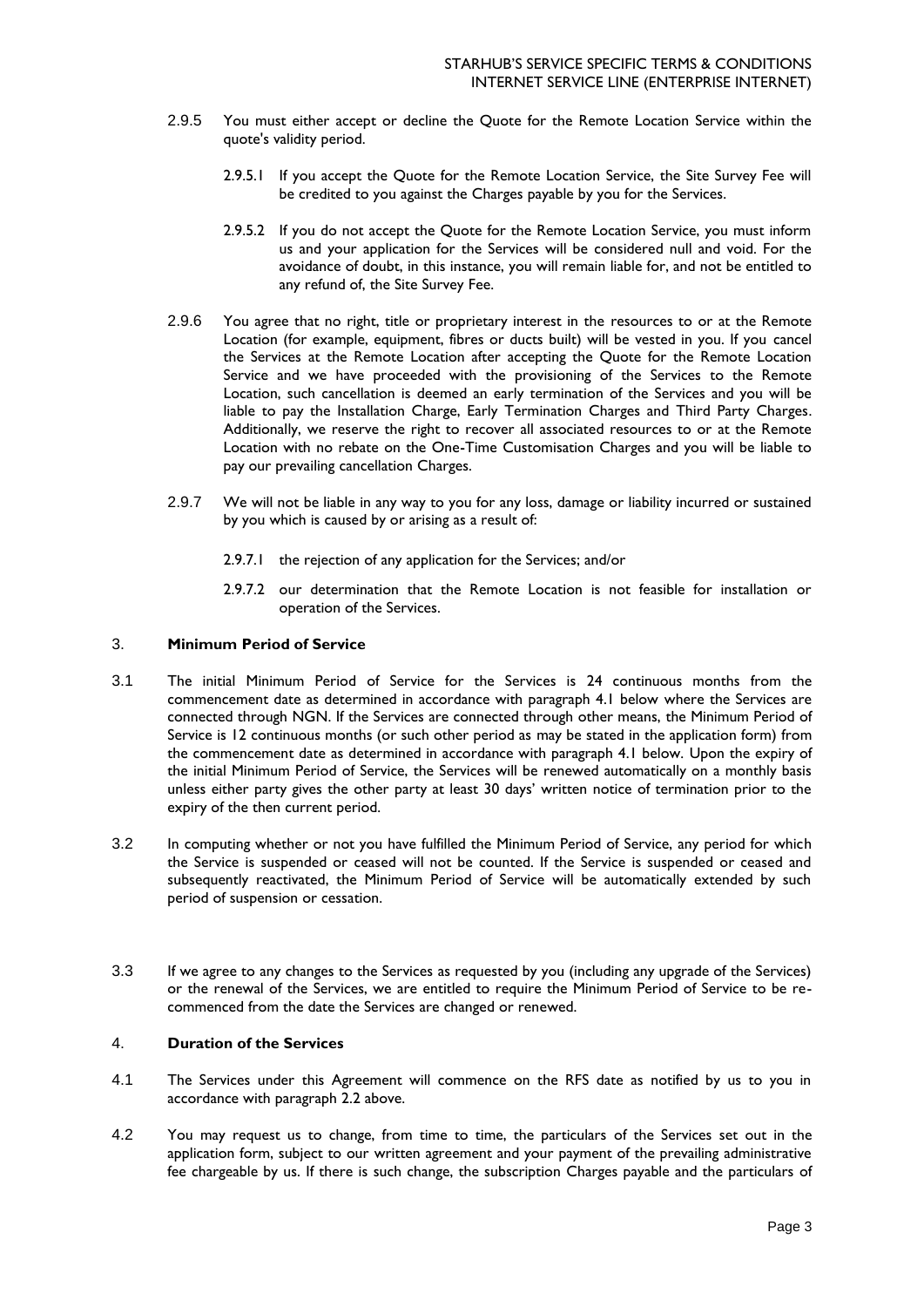the Services will be amended accordingly. For the avoidance of doubt, you will continue to be liable for the payment of such revised subscription Charges pursuant to paragraph 10.1 below.

- 4.3 Except for the Equipment, you are solely responsible for providing all other equipment, hardware, software, telecommunications services and power supply necessary to connect to and use the Services.
- 4.4 In addition, you acknowledge and agree that unless we otherwise agree in writing, we are not responsible for providing any support, whether technical or otherwise, to any of your networks which are connected to or used in conjunction with the Services.
- 4.5 You acknowledge and agree that availability of the Services is subject to:
	- 4.5.1 availability of resources, including network availability and our area of coverage at the time at which the Services are requested or delivered;
	- 4.5.2 geographic and technical capacity of our Network and of our delivery systems at the time at which the Services are requested or delivered; and
	- 4.5.3 provisioning time for the Services and/or the Equipment. Such provisioning time will be determined or changed by us in our discretion without liability to you.

# 5. **System Requirements and Using the Services**

- 5.1 You are responsible for ensuring your applications, equipment (including your computer(s) but excluding the Equipment which we provide to you in connection with the Services), hardware, software and networks meet the minimum system requirements of the Services as we may determine from time to time, and that they are compatible and may properly function and inter-operate with the Equipment and the Services. We will not be liable for any Equipment, Service or network failure or performance issues resulting from non-compliance with such requirements. You acknowledge and accept that certain equipment, hardware, software and network are not supported by the Services.
- 5.2 You must ensure that all applications, equipment (other than the Equipment which we provide to you in connection with the Services), hardware, software or networks connected to or used with the Services or the Equipment are connected and used in accordance with:
	- 5.2.1 all applicable instructions, safety and security procedures applicable to the use of such applications (or as the case may be, equipment, hardware, software or networks); and
	- 5.2.2 instructions, notices and directions as we may determine from time to time.
- 5.3 The Services or the Equipment may not be compatible with certain applications, equipment (other than the Equipment), hardware, software or networks. We will not be responsible for any failure, disruption or interference in the Services or such applications, equipment, hardware, software or networks) which may arise from your use of the Services or the Equipment in conjunction with such applications, equipment, hardware, software or networks.
- 5.4 The Services must not be used to route any private IP addresses unless the Services are connected directly to an equipment on your Premises. Only public registered IP addresses will be routed if the Services are connected to any other Service Provider's network.
- 5.5 We may, at any time and without any notice to you, temporarily suspend the Services for operational reasons such as repair, maintenance, upgrade or improvement of the Services or because of an emergency. We will restore the Services as soon as reasonably practicable. We may also modify the Services in order to keep pace with the prevailing demands and technological developments, at our discretion and without any notice to you.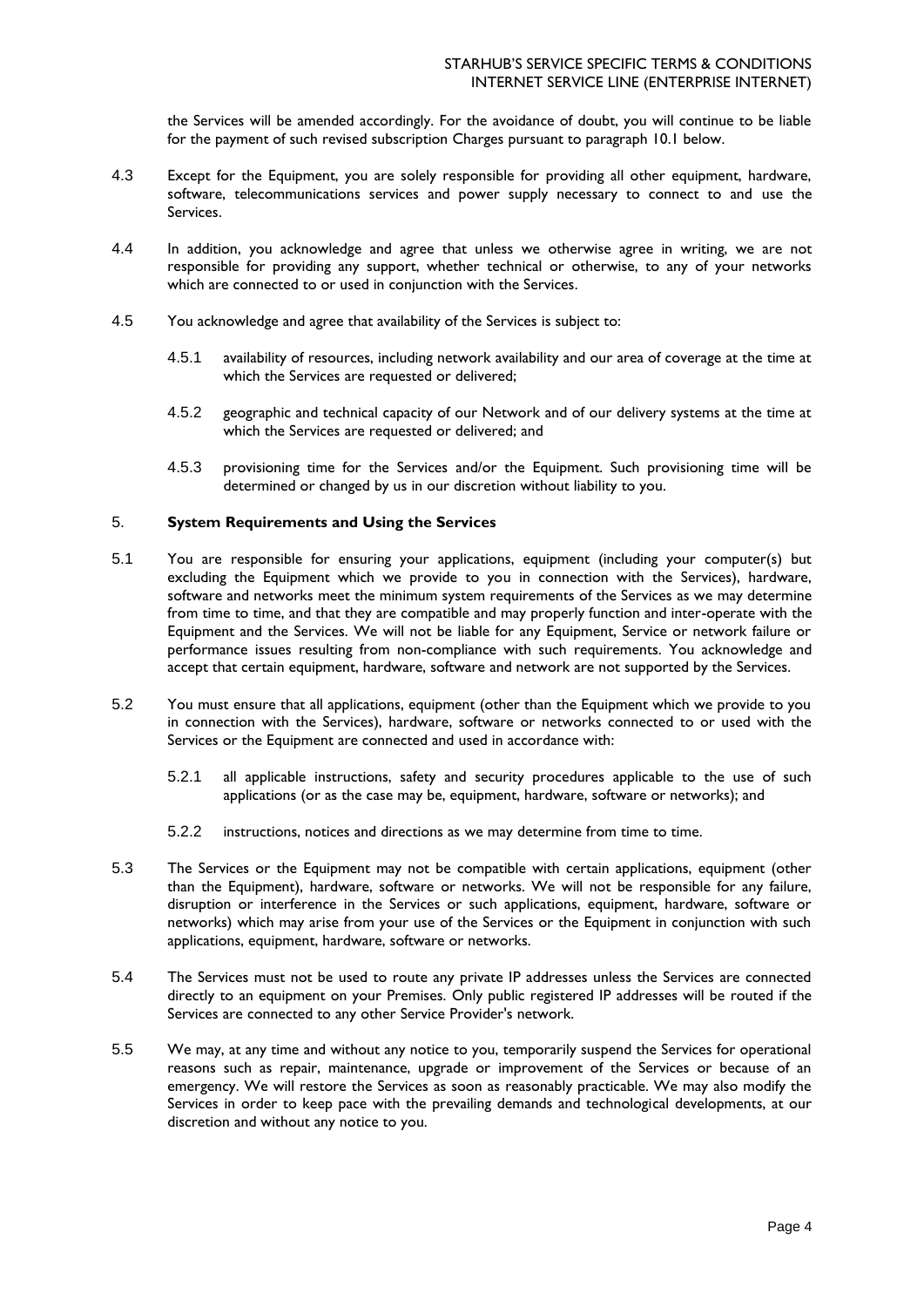# 6. **Transfer Speed**

- 6.1 You acknowledge and accept that as with any network, actual downstream speed when using the Services is affected by many factors including:
	- 6.1.1 overall network traffic condition;
	- 6.1.2 performance and configuration of your computer or equipment connected to the Network;
	- 6.1.3 type of data accessed, whether non-cached or cached data;
	- 6.1.4 location and configuration of the accessed server;
	- 6.1.5 performance characteristics of each component of the data network, the number of users and the extent of all users' compliance with such conditions and requirements as may be determined by us;
	- 6.1.6 copper loop distance, quality and any external copper noise interference;
	- 6.1.7 type of equipment, routers, and/or modem used; and/or
	- 6.1.8 any applications, equipment (other than the Equipment which we provide to you in connection with the Services), hardware, software or networks used by you.
- 6.2 You further acknowledge that we do not warrant or give any guarantee on data transfer speed or any other aspect of the Services. We expressly exclude all warranties, whether express or implied by law, regarding the use of the Services (including without limitation the accessibility, reliability or accuracy of the Services) and the performance and/or condition of the Network.

### 7. **Use of Internet Resources**

7.1 As Content transmitted through the internet in general is not confidential, we cannot and will not guarantee your privacy or protection. It is your sole responsibility to take all such measures as may be necessary. You will fully indemnify us against all actions, proceedings, damages, costs, claims, demands or expenses which may be sustained or suffered by us arising out of or in connection with your use of the Services. This obligation set out in this paragraph 7.1 shall survive the termination of this Agreement.

### 8. **Equipment**

- 8.1 Any equipment that is not supplied by us will not be supported by us.
- 8.2 Any equipment (other than the Equipment) used by you to access and use the Services must meet all applicable standards as may be prescribed by the relevant regulatory authorities and us.
- 8.3 You will bear all risks of loss or theft of, or damage to, the Equipment, from the time you receive the Equipment.
- 8.4 You must keep the Equipment in a suitable place and in appropriate conditions for the Equipment, including any necessary electrical power supply. You must also use the Equipment in accordance with the guidelines, instructions or specifications given to you.
- 8.5 If you receive any new Equipment from us and the Equipment includes a warranty at the time of receipt, you must refer to the warranty document provided with the Equipment for information on the limitation and disclaimer of certain warranties. Remedies for any breach of any warranties will be limited to those expressly set out in the warranty document. Your sole and exclusive remedy for any defect in the Equipment will be according to the terms of the manufacturer's warranty only, and you have no claim against us for any defects.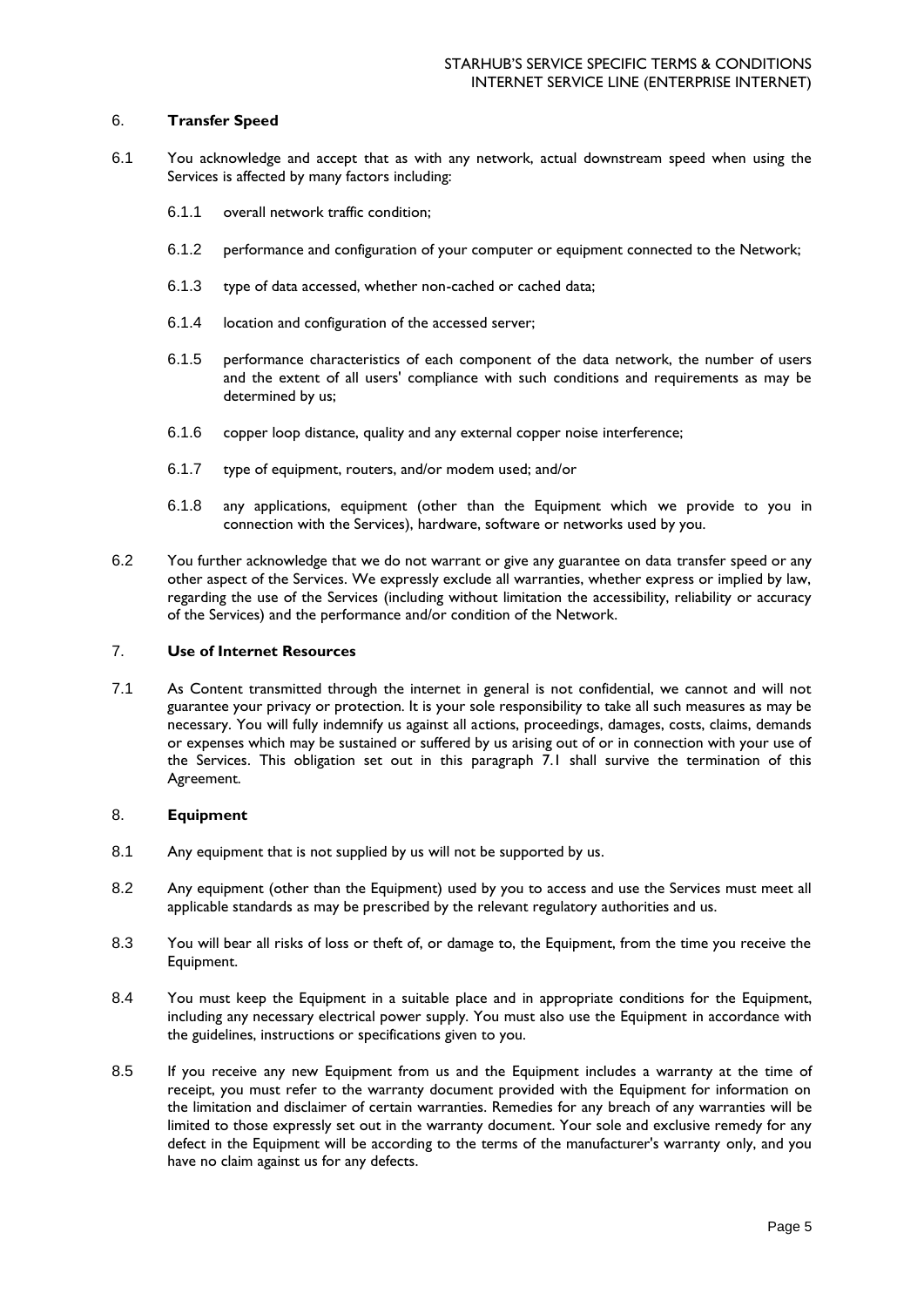- 8.6 We reserve the right to charge you at our standard rates for responding to a service call or request to change, replace or reconfigure any defective equipment. We may not charge you if we subsequently determine that the malfunction or defect is not caused by or attributable to your act, omission, equipment or systems.
- 8.7 You must comply with all applicable laws and instructions, notices or directions issued by the relevant regulatory authorities or us from time to time regarding the installation, use, operation and/or upgrade of the Equipment.
- 8.8 Once we notify you, you must grant us access to the Equipment and the software embedded therein as and when we consider necessary or desirable to carry out any Equipment upgrade.
- 8.9 You must not use the Equipment in conjunction with any application, equipment, hardware, software or network other than in the manner that we approve.
- 8.10 You are solely responsible for the Equipment and must not modify or in any way interfere with it, nor allow anyone else (other than a person authorised by us) to do so. You will not change the electronic serial number or equipment identifier of the Equipment or perform a factory reset of the Equipment without our prior written consent. We reserve the right to suspend or terminate your Services if we determine that you have tampered with the Equipment.
- 8.11 You will be solely responsible for the Content and data retrieved, stored or transmitted through the Services and/or the Equipment.

## 9. **Your Responsibilities**

- 9.1 You are responsible for the use of the Services under your account(s) and for any Content disseminated through your account(s).
- 9.2 You must not use or allow any part of the Services to be used:
	- 9.2.1 to transmit or post any Content which may be defamatory, offensive, indecent, objectionable or illegal, or which may cause annoyance, harassment, irritation, inconvenience or anxiety to anyone. This includes transmitting or posting junk mail, spam, chain letters, solicitations (commercial or non-commercial) or distributing mail to any party who has not given permission to be included in the distribution;
	- 9.2.2 to transmit or post any Content which may give rise to civil liability or otherwise violate any applicable laws, rules or regulations;
	- 9.2.3 to transmit any Content that contains viruses, worms, trojan horses, time bombs, cancelbots or any other harmful, damaging or destructive programs;
	- 9.2.4 to make or attempt any unauthorised access to any part or component of the Services, the Network or any third party systems or networks to which you can connect through the Services directly or otherwise;
	- 9.2.5 to disrupt the various networks that are connected to the Services or violate the regulations, policies or procedures of such networks;
	- 9.2.6 to collect and/or disseminate information about others or their email addresses without their consent;
	- 9.2.7 for any fraudulent, illegal or improper purposes or to violate anybody's rights or in any way which may affect other users' enjoyment of or access to any service or cause annoyance, harassment, irritation, inconvenience or anxiety to anyone;
	- 9.2.8 in any manner or for any purpose which may constitute a violation or infringement of the rights of any party including their intellectual property or confidentiality rights; and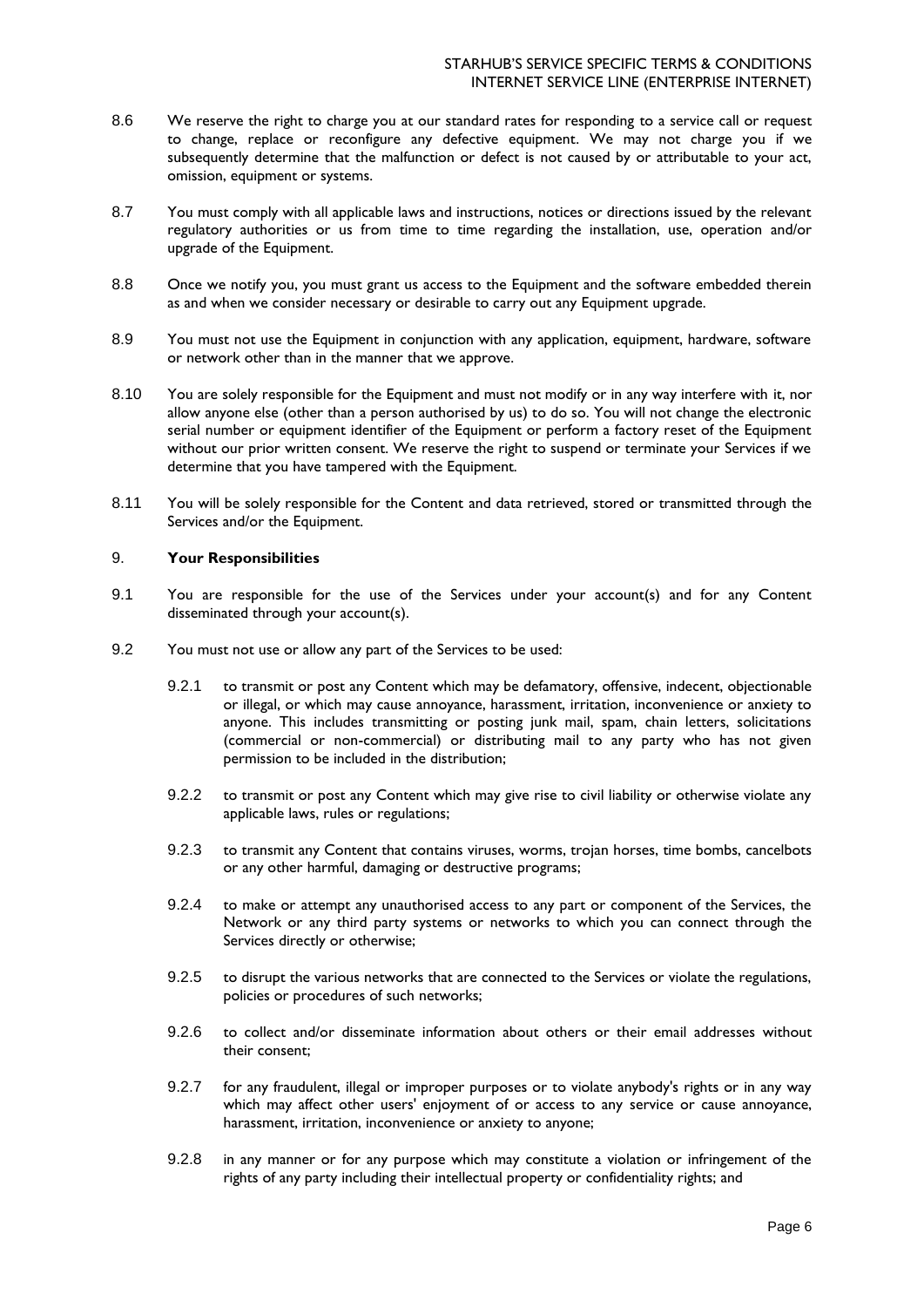9.2.9 to be resold or otherwise provided to third parties without our prior written consent, whether for profit or not.

### 10. **Paying for the Services**

- 10.1 You are liable to pay a recurring subscription Charge for the Services at the prevailing prescribed rate(s). You will be billed in advance for the subscription Charge at monthly intervals or such intervals as we may decide.
- 10.2 Billing and payment disputes that may be raised by you will be treated in accordance with our Business General Terms & Conditions.

### 11. **Installation and Additional Charges**

- 11.1 You will provide us, our employees and contractors safe access to your Premises to perform this Agreement (including the installation or collection of the Equipment). You represent and warrant that you are the lawful owner or occupier of such Premises and that you have obtained all necessary consents, licences and permits to allow us, our employees and contractors such access.
- 11.2 During the service call for installation, we are not obliged to provide any services apart from installation of the Services and/or the Equipment.
- 11.3 You are solely responsible for any Service failure due to changes you have requested to the system configurations. You will bear any Charges for rectifying such failure caused by you or any third parties.
- 11.4 You must, if applicable, provide all internal wiring and sockets within the Service Address according to the relevant regulatory authorities' and our specifications and guidelines required for the purposes of the installation of the Services. Where we are requested to provide any such internal wiring or sockets, you must pay us the prevailing Charges imposed by us.
- 11.5 If we are of the opinion that the installation of the Services at the Service Address would result in or cause:
	- 11.5.1 any risk of injury to any person;
	- 11.5.2 the use of equipment which is not commonly used in the installation of the Services;
	- 11.5.3 the relocation of any structure, fixture or fitting at the Service Address;
	- 11.5.4 costs, expenses or manpower resources which exceed the amount usually required on our part to install the Services; or
	- 11.5.5 us to provide any services which are not usual, or are outside the scope of, our standard installation Services,

we may choose not to install the Services or impose such additional conditions (including the provision of equipment, the payment of any Charges or reimbursement or expenses by you) as we may deem appropriate and defer the installation and provision of the Services to you until all such conditions have been fulfilled.

- 11.6 Where you are or your contractor is installing any part of the wiring or cabling required for the provision of the Services, you will ensure that the proper installation of such cables or wiring is completed before the scheduled RFS date. You will ensure that such cable is labelled at both ends to clearly demarcate it as belonging to and under your care.
- 11.7 You will be responsible for the care and maintenance of all our Equipment at your premises.
- 11.8 If you report a fault and either no fault is found or we determine that the fault is not due to our Network, Equipment or installation, then you must (if we required: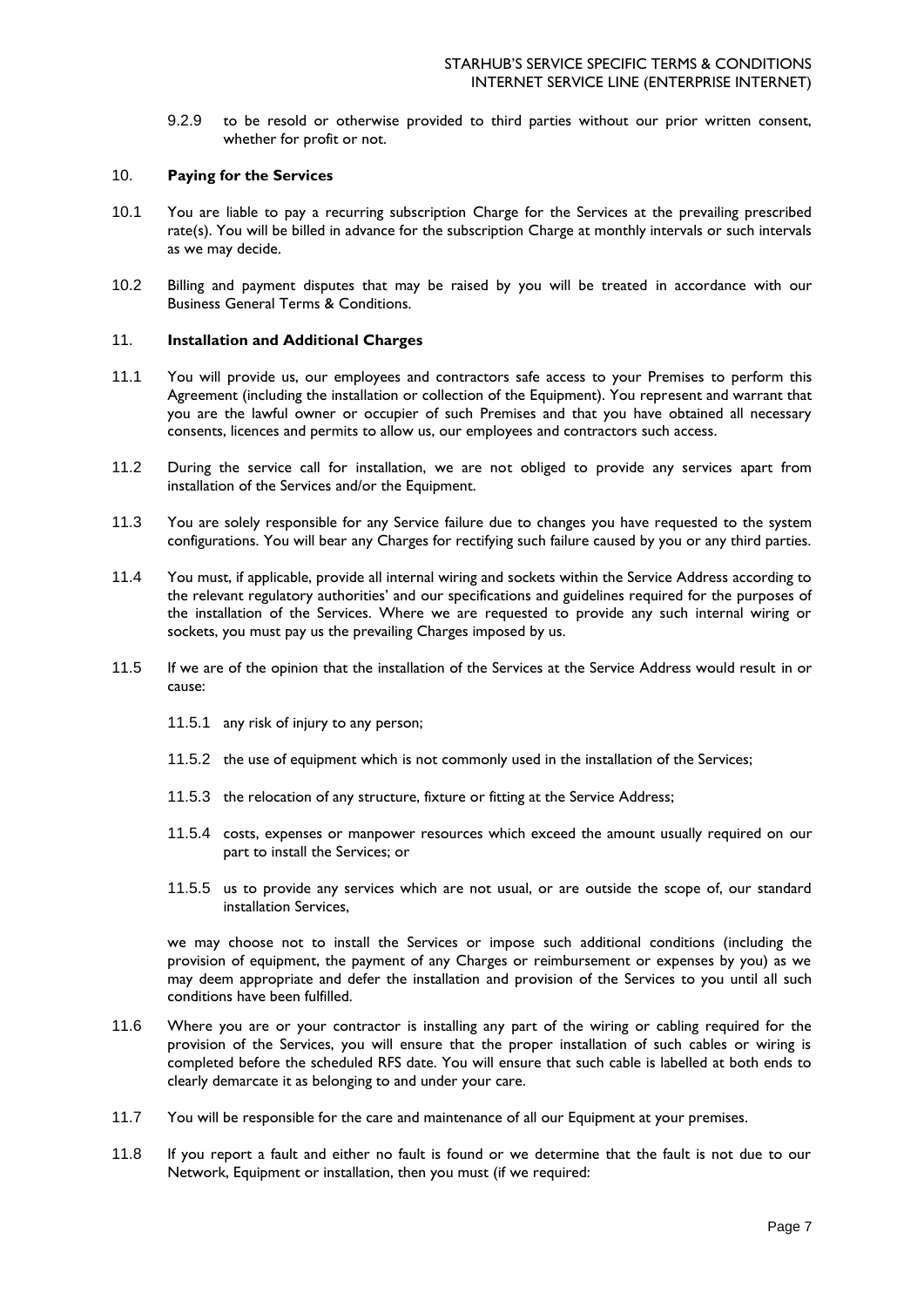- 11.8.1 pay us a fee for the fault report at our prevailing rate; and
- 11.8.2 reimburse us for all other costs (including labour and transport charges) incurred by us for attending to your request.

# 12. **Liability**

- 12.1 The Services (including any installation or support Service) are provided to you on an "as is" and "as available" basis. You agree that you use the Services or rely on any Content obtained through the Services at your sole risk. To the fullest extent allowed by the law, we do not give any assurances, guarantees, or warranties, either express or implied, in relation to such Services or Content. In addition, we will not be liable for any delay or failure to provide the Services, or any interruption or degradation of the quality of the Services which may arise from the following:
	- 12.1.1 an act or omission of an underlying carrier, Service Provider, vendor or other third party;
	- 12.1.2 equipment, network or facility failure;
	- 12.1.3 equipment, network or facility upgrade or modification;
	- 12.1.4 force majeure events such as acts of God, acts of nature, strikes, fire, war, riot, acts of terrorism and governmental actions;
	- 12.1.5 equipment, network or facility shortage;
	- 12.1.6 equipment or facility relocation;
	- 12.1.7 service, equipment, network or facility failure caused by the loss of power to you;
	- 12.1.8 any act or omission by you or any person using the Service or Equipment provided to you;
	- 12.1.9 any third party's service, equipment, software, network or facility; and/or
	- 12.1.10 any other cause that is beyond our control, including a failure of or defect in any Equipment, the failure of an incoming or outgoing communication, and the inability of communications to be connected, completed, or forwarded.
- 12.2 Specifically, we do not warrant:
	- 12.2.1 that the Services, the Software or any equipment (which we provide to you, including the Equipment) will not cause any harm to your applications, equipment, hardware, software, networks or Content;
	- 12.2.2 the accuracy, reliability or quality of any Content obtained through the Services or that defects in any Software will be corrected; and/or
	- 12.2.3 that the Services and access to them are error free, secure, uninterrupted, or available at all times.
- 12.3 Except as set out in this Agreement, we expressly exclude all other liability we may have to you, including all liability in contract, tort, negligence, misrepresentation, strict liability or statute. This exclusion applies for our benefit and that of other Service Providers whose networks are connected to each other or to the Network, all companies, directly or indirectly owned, wholly or partly owned or controlled by us or any of these parties, and all their officers, employees, contractors and agents or anyone else to whom we or these parties are responsible ("**the Relevant Parties**") and whether it relates to anything caused by or resulting from anything we and/or any of the Relevant Parties do or omit or delay in doing (even if done, omitted or delayed fraudulently, wilfully, recklessly, maliciously or negligently), whether or not it is contemplated or authorised by any agreement you have with us.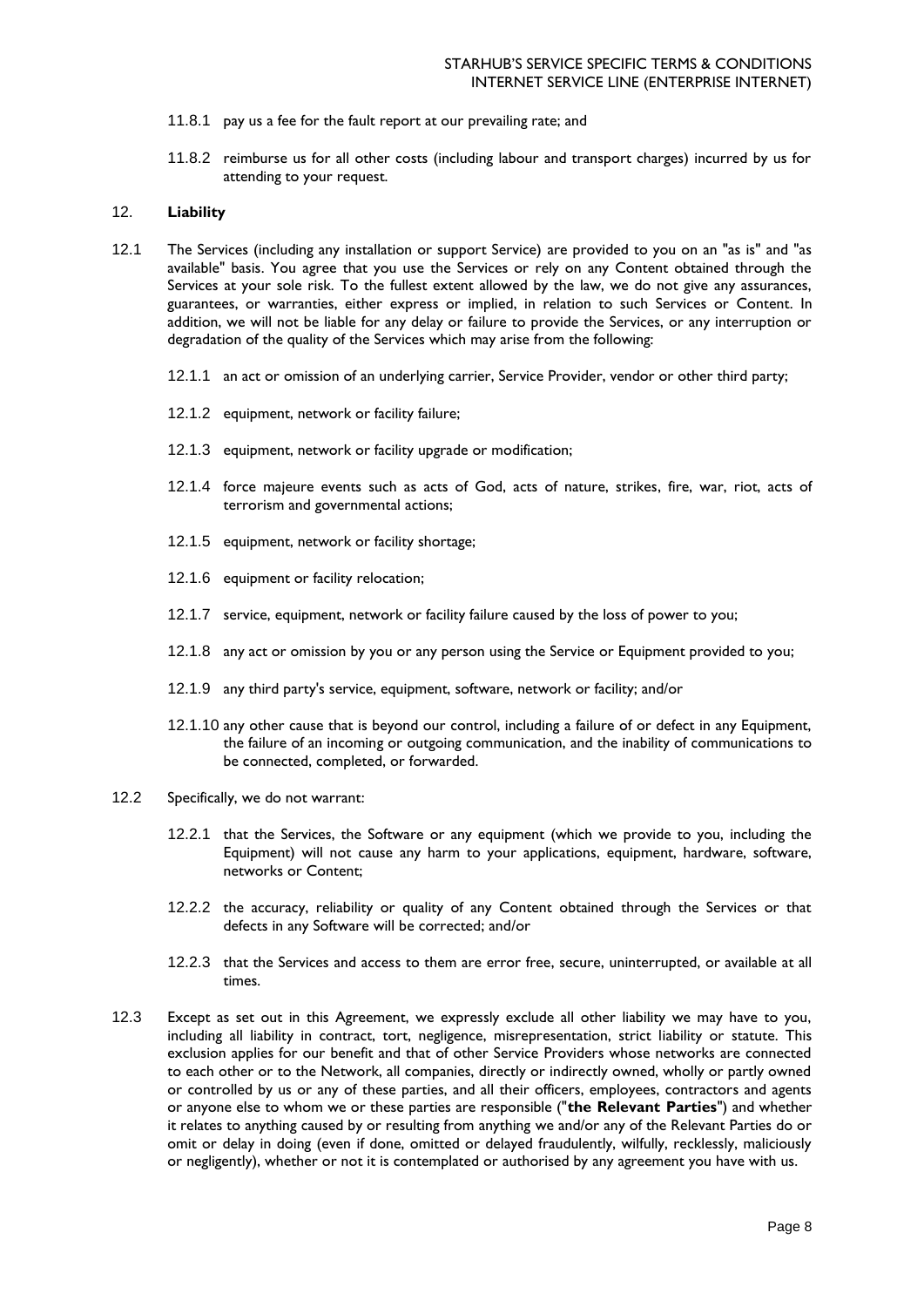- 12.4 Neither we nor any of the Relevant Parties is liable for any special, incidental, indirect, consequential or punitive damages, losses, costs or expenses, or any loss of profits, revenue, business and/or anticipated savings, even if caused fraudulently, wilfully, recklessly, maliciously or negligently.
- 12.5 If any of the exclusions set out in this paragraph 12 does not apply, our liability will not exceed **the lower of** (i) **your preceding month's Charges applicable to the Services in question**; **or** (ii) **S\$5,000/- for any event or for any series of connected events**. Further, our aggregate liability in any 12-month period will not exceed the lower of (a) your preceding 12-months' Charges applicable to the Services in question; or (b) S\$10,000/-.
- 12.6 The exclusions of liability above do not apply to any liability for death or personal injury resulting from our negligence or to any liability which cannot be lawfully excluded or restricted under the Unfair Contract Terms Act (Cap. 396).
- 12.7 The relevant Affiliate and/or Service Provider providing the Services or carrying out the actions set out in this Agreement shall be responsible for its acts or omissions.

### 13. **Resale**

13.1 The Services are provided to you solely for your own business use. You must not resell or transfer the Services or the Equipment (which we lease or rent to you) to third parties without our prior written consent, whether or not for profit or otherwise. We reserve the right to immediately suspend or terminate your Services if we determine, in our absolute discretion, that you use the Services for any of the aforementioned or similar activities.

### 14. **Ending and Suspending the Services**

- 14.1 In addition to the rights either party may have against the other party under this Agreement for any antecedent breach of this Agreement and subject to the provisions of this paragraph 14, this Agreement or the Services hereunder may be terminated by either party giving at least 30 days' written notice to the other party.
- 14.2 If you give us notice that ends during the applicable Minimum Period of Service pursuant to paragraph 14.1 above:
	- 14.2.1 you must immediately pay us the Early Termination Charges and, where applicable, prorated and excess usage Charges for the Service;
	- 14.2.2 paragraph 14.7 below will apply; and
	- 14.2.3 you must immediately pay us the Third Party Charges.
- 14.3 If the Services or this Agreement are/is terminated pursuant to paragraph 8.10 above, or paragraph 14.4 or 14.5 below, you will compensate us for any damages or losses we may suffer because of the termination. In addition, if such termination occurs during the applicable Minimum Period of Service, you have to pay us the sums referred to in paragraph 14.2 above.
- 14.4 In the event of any of the following:
	- 14.4.1 you breach any of the terms and conditions of this Agreement or any other agreement you have with us;
	- 14.4.2 you become or are likely to become bankrupt or insolvent, or die;
	- 14.4.3 you make any arrangement or composition with or assignment for the benefit of your creditors or go into either voluntary or compulsory liquidation or a receiver, trustee, judicial manager or administrator is appointed over any of your assets;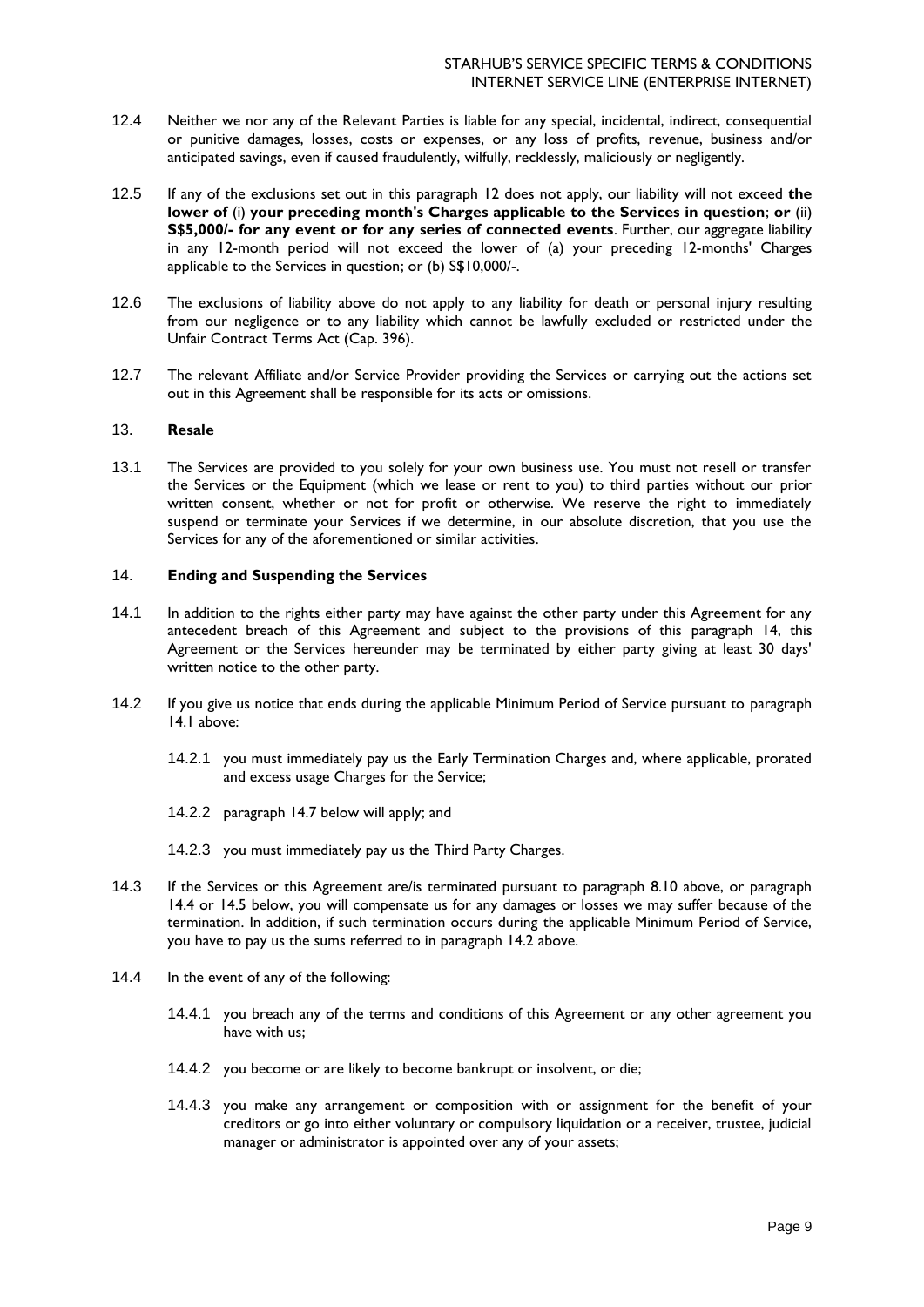- 14.4.4 the equivalent of any of the events referred to in paragraphs 14.4.2 and 14.4.3 above under the laws of any relevant jurisdiction occurs to you;
- 14.4.5 you provide incorrect, false, inaccurate or incomplete information to us;
- 14.4.6 the requirements of any relevant regulatory authority result in us having to stop providing the Services or to provide the Services in a manner which is unacceptable to us;
- 14.4.7 we believe you are likely to create imminent harm (such as interruption, disruption, congestion, signal leakage and any Unauthorised Act) to our Network or any third party's networks or systems or our provision of the Services, or defraud us, or are likely to create imminent harm or are abusive to our personnel; or
- 14.4.8 for any reason beyond our control (including loss of any licence, way-leave or easement, requirements of any governmental or regulatory authority or orders by the court and cessation or failure to deliver by a third party supplier) we are unable to provide the Services,

we may suspend or terminate all or any part of the Services or terminate this Agreement with 7 working days' notice (for paragraphs 14.4.1 and 14.4.5 above) or with immediate effect (for paragraphs 14.4.2, 14.4.3, 14.4.4, 14.4.6, 14.4.7 and 14.4.8 above) in each case without compensation to you and without prejudice to our rights to damages for any antecedent breach by you of this Agreement. You may immediately contact our business helpdesk or our account manager to tell us why such suspension or termination should not occur. We will consider each case and where we deem appropriate, will not proceed with the suspension or termination of such account or take any other appropriate action where necessary.

- 14.5 If we suspect that you are using or allowing the Services to be used for fraud, misconduct or any other illegal or improper purpose, we will refer this to the relevant authorities and comply with directions or guidelines issued by them without notice or reference to you.
- 14.6 If and when you make good any breach or default, we may restore any suspended or terminated Services after you have paid for any reinstallation, restoration or re-connection Charges and reimbursed us for our reasonable costs in suspending or terminating the Services.
- 14.7 If the Services are terminated:
	- 14.7.1 all sums due, accruing due or payable to us in respect of the Services and if applicable, the Equipment, up to the date of termination (including late payment Charges) will, upon the termination, become immediately due and payable to us. There will be no refund of any Charges paid to us for any equipment (including the Equipment) purchased from us; and
	- 14.7.2 you must immediately return to us all Equipment which we may have leased or rented to you in respect of the Services, in good condition. We will be entitled to charge you (i) all costs incurred in repossessing or acquiring replacement for any such Equipment which you have failed to return to us; and/or (ii) at our standard prescribed rates for acquiring a replacement for any Equipment which is returned to us in a damaged or defective condition.
- 14.8 In addition to paragraph 14.6 above, we reserve the right to charge you our prevailing reactivation Charges for restoring any suspended or terminated Services. Restoration of any Services is subject to our absolute discretion.
- 14.9 The termination of this Agreement will not affect any accrued rights or remedies of either party against the other party.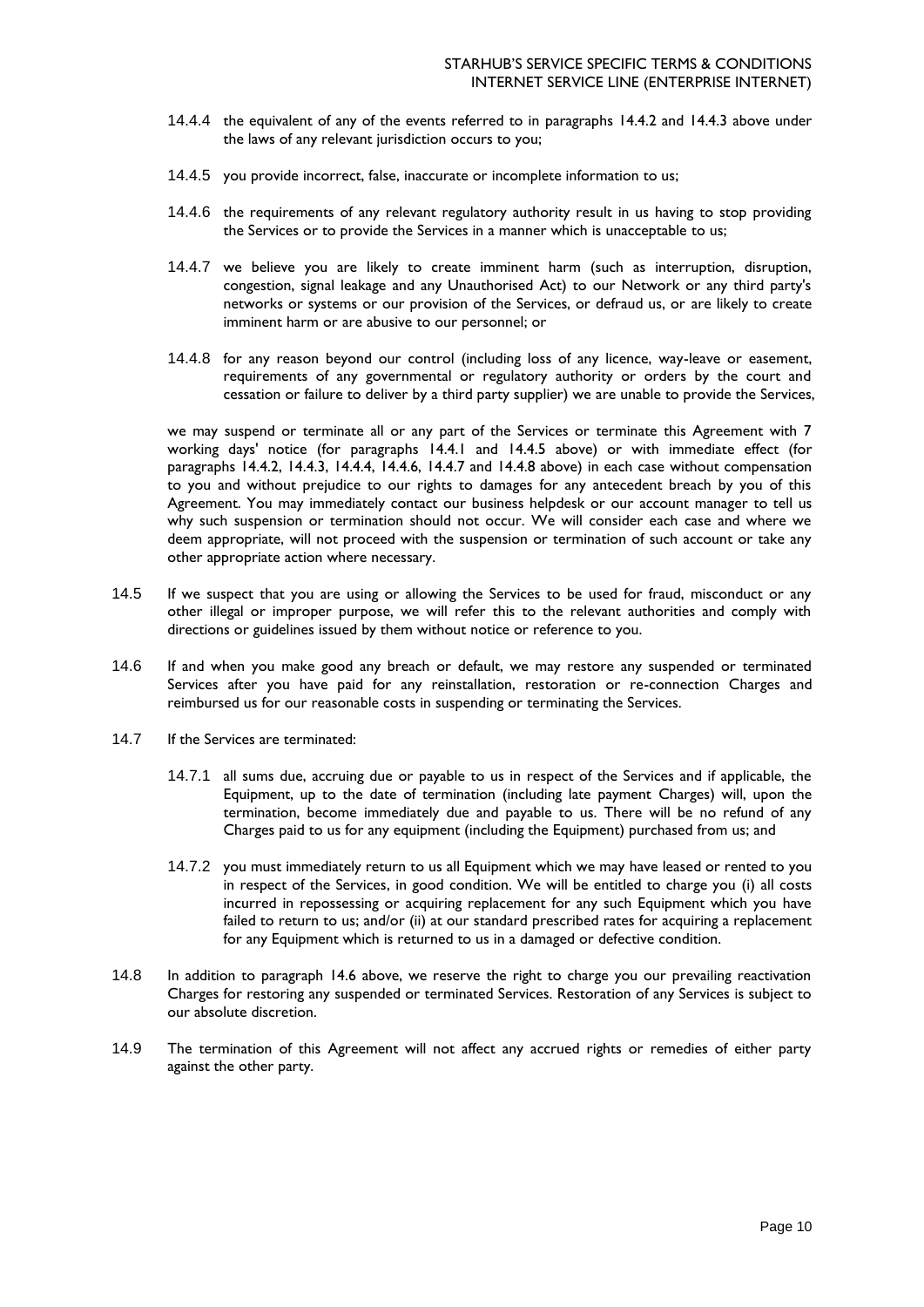### 15. **Other Legal Matters**

#### 15.1 **Indemnity**

15.1.1 You must indemnify us, our Affiliates, employees, directors, agents and suppliers against all claims, damages, losses and liabilities resulting from your use of the Services, your negligence, omission, act or breach of this Agreement.

## 15.2 **Matters beyond our Control**

- 15.2.1 We will not be liable for any delay or failure in performance under this Agreement resulting from matters beyond our control. These include acts of God, requirements of any governmental or regulatory authority, war, national emergency, accident, fire, lightning, equipment failure, cyber-attacks (including any type of offensive manoeuvre that targets computer information systems, infrastructure, computer networks or personal computer devices), computer software or Software malfunction (including due to malicious software programmes), interception of online communication, identity theft, electrical power failure, faults, interruption or disruption of the Network or the networks of other Service Providers or of your equipment or the equipment of any third party, riots, strikes, lock-outs, industrial disputes (whether or not involving our employees), epidemics of infectious diseases or acts of terrorism.
- 15.2.2 In addition:
	- 15.2.2.1 we will not be liable for any delay or failure in performance under this Agreement resulting from any delay or failure of any third party (including any supplier) to deliver or provide any facilities, infrastructure, equipment or services to us; and
	- 15.2.2.2 the Services may occasionally be affected by interference caused by objects beyond our control such as buildings, underpasses and weather conditions. When this happens, we will not be responsible for any interruption or disruption of the Services or if you cannot access or use the Services.

#### 15.3 **Meanings**

This paragraph 15.3 sets out how certain words and phrases are used in this Agreement. Terms used but not defined in these Service Specific Terms & Conditions shall have the respective meanings given to them in the Business General Terms & Conditions.

#### **What these words mean in this Agreement**

- 15.3.1 "**Early Termination Charges**" means the aggregate of the monthly recurring charges for the remainder of the unfulfilled Minimum Period of Service.
- 15.3.2 "**Equipment**" means any equipment (including any router) which we may provide to you in connection with the provision of the Services.
- 15.3.3 "**NGN**" refers to the next generation national info-communication infrastructure provided by a third party.
- 15.3.4 "**Premises**" means the property bearing the Service Address which is connected to the Network.
- 15.3.5 "**Service Address**" refers to the address of the Premises at which we agree to provide the Services to you. Where the Services are connected through NGN, the address must be registered as a correct, existing and valid unit address within the Premises and cannot be an open area or space within the Premises.